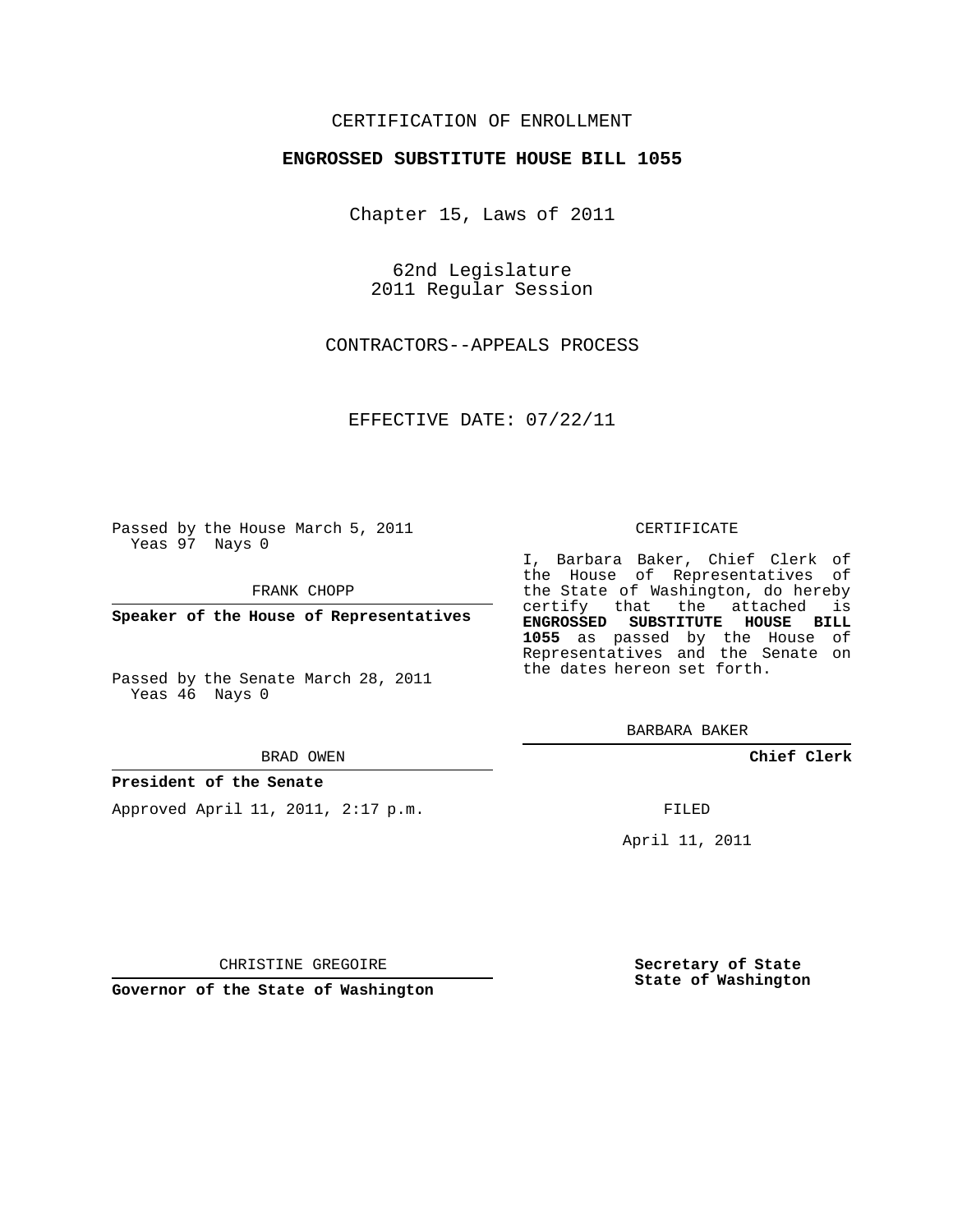# **ENGROSSED SUBSTITUTE HOUSE BILL 1055** \_\_\_\_\_\_\_\_\_\_\_\_\_\_\_\_\_\_\_\_\_\_\_\_\_\_\_\_\_\_\_\_\_\_\_\_\_\_\_\_\_\_\_\_\_

\_\_\_\_\_\_\_\_\_\_\_\_\_\_\_\_\_\_\_\_\_\_\_\_\_\_\_\_\_\_\_\_\_\_\_\_\_\_\_\_\_\_\_\_\_

Passed Legislature - 2011 Regular Session

## **State of Washington 62nd Legislature 2011 Regular Session**

**By** House Labor & Workforce Development (originally sponsored by Representatives Hudgins, Green, McCoy, Eddy, Kenney, and Reykdal; by request of Department of Labor & Industries)

READ FIRST TIME 01/21/11.

 AN ACT Relating to streamlining contractor appeals; and amending RCW 18.27.250, 18.27.270, and 18.27.370.

BE IT ENACTED BY THE LEGISLATURE OF THE STATE OF WASHINGTON:

 **Sec. 1.** RCW 18.27.250 and 2007 c 436 s 14 are each amended to read as follows:

 A violation designated as an infraction under this chapter shall be heard and determined by an administrative law judge of the office of administrative hearings. If a party desires to contest the notice of infraction, the party shall file a notice of appeal with the department 10 specifying the grounds of the appeal within ((twenty)) thirty days of service of the infraction in a manner provided by this chapter. The appeal must be accompanied by a certified check for two hundred dollars, which shall be returned to the assessed party if the decision of the department is not sustained following the final decision in the appeal. If the final decision sustains the decision of the department, the department must apply the two hundred dollars to the payment of the expenses of the appeal, including costs charged by the office of administrative hearings. The administrative law judge shall conduct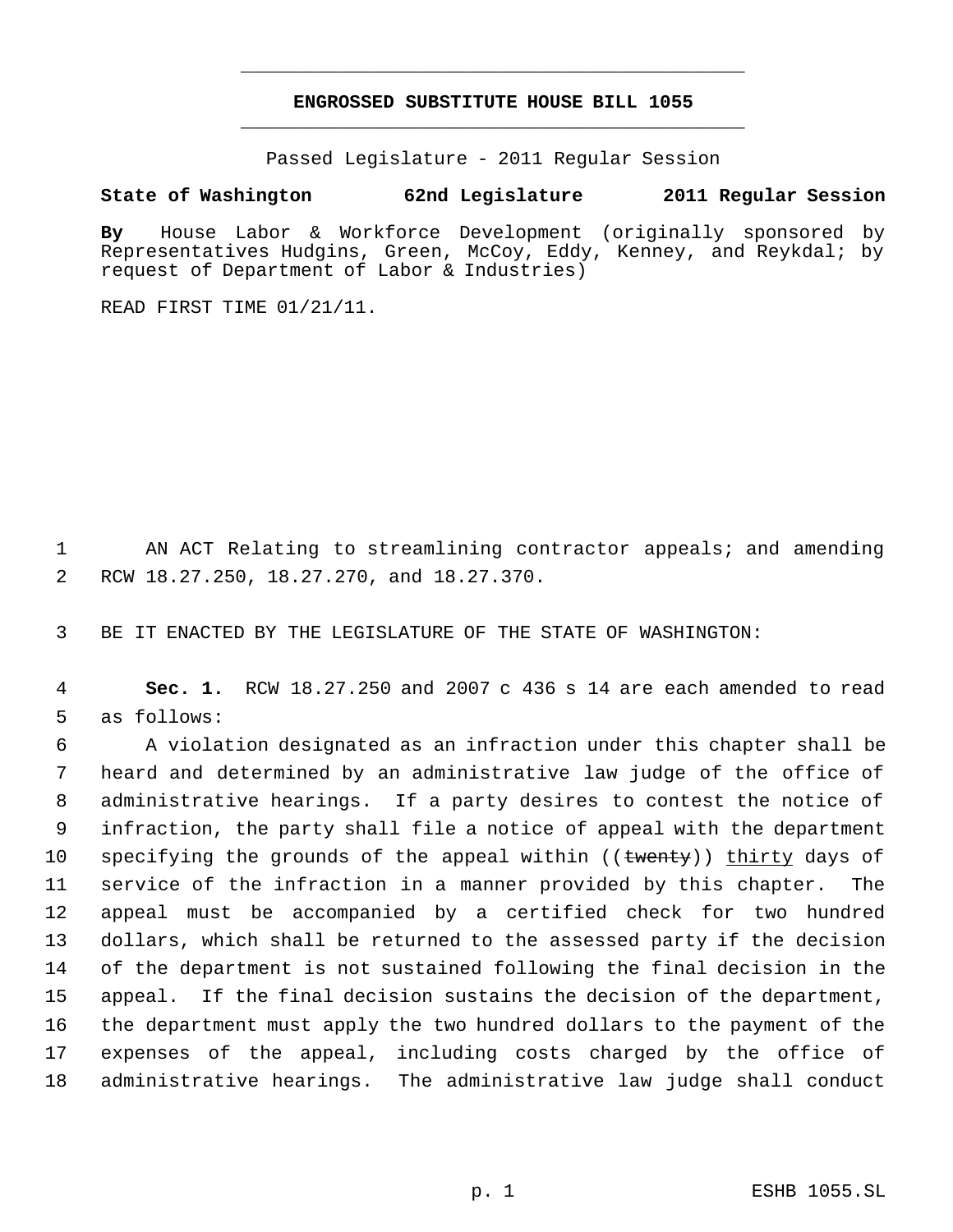hearings in these cases at locations in the county where the infraction occurred.

 **Sec. 2.** RCW 18.27.270 and 2007 c 436 s 15 are each amended to read as follows:

 (1) A contractor who is issued a notice of infraction shall respond 6 within  $((\text{fewenty}))$  thirty days of the date of issuance of the notice of infraction.

 (2) If the contractor named in the notice of infraction does not elect to contest the notice of infraction, then the contractor shall pay to the department, by check or money order, the amount of the penalty prescribed for the infraction. When a response which does not contest the notice of infraction is received by the department with the appropriate penalty, the department shall make the appropriate entry in its records.

 (3) If the contractor named in the notice of infraction elects to contest the notice of infraction, the contractor shall respond by filing an appeal to the department in the manner specified in RCW 18.27.250.

 (4) If any contractor issued a notice of infraction fails to respond within the prescribed response period, the contractor shall be guilty of a misdemeanor and prosecuted in the county where the infraction occurred.

 (5) After final determination by an administrative law judge that an infraction has been committed, a contractor who fails to pay a monetary penalty within thirty days, that is not waived pursuant to RCW 18.27.340(2), and who fails to file an appeal pursuant to RCW 18.27.310(4), shall be guilty of a misdemeanor and be prosecuted in the county where the infraction occurred.

 (6) A contractor who fails to pay a monetary penalty within thirty days after exhausting appellate remedies pursuant to RCW 18.27.310(4), shall be guilty of a misdemeanor and be prosecuted in the county where the infraction occurred.

 (7) If a contractor who is issued a notice of infraction is a contractor who has failed to register as a contractor under this chapter, the contractor is subject to a monetary penalty per infraction as provided in the schedule of penalties established by the department,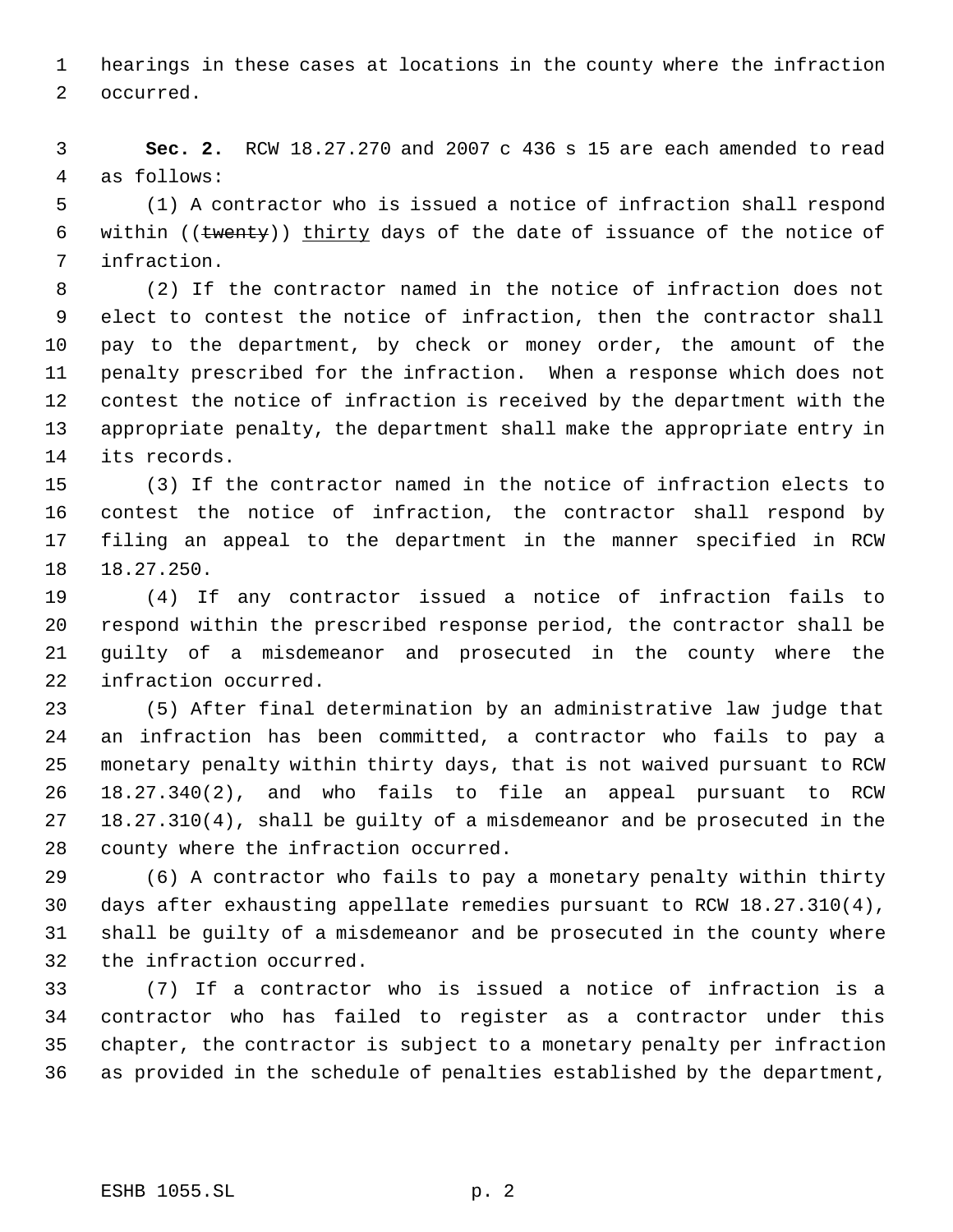1 and each day the person works without becoming registered is a separate 2 infraction.

 3 **Sec. 3.** RCW 18.27.370 and 2001 c 159 s 6 are each amended to read 4 as follows:

5 (1) ((If an unregistered contractor defaults in a payment, penalty, 6 or fine due to the department, the director or the director's designee 7 may issue a notice of assessment certifying the amount due. The notice 8 must be served upon the unregistered contractor by mailing the notice 9 to the unregistered contractor by certified mail to the unregistered 10 contractor's last known address or served in the manner prescribed for 11 the service of a summons in a civil action.) A notice of infraction 12 issued under this chapter constitutes a notice of assessment for 13 purposes of this section.

14 (2) A notice of ((assessment)) infraction becomes final thirty days 15 from the date ((the notice was)) it is served upon the ((unregistered)) 16 contractor unless ((a written request for reconsideration is filed with 17 the -department - or - an - appeal - is -filed - in - a - court - of - competent 18 jurisdiction - in - the - manner - specified - in - RCW - 34.05.510 - through 19 34.05.598. The - request - for - reconsideration - must - set - forth - with 20 particularity-the-reason-for-the-unregistered-contractor's-request. 21 The department, within thirty days after receiving a written request 22 for reconsideration, may modify or reverse a notice of assessment, or 23  $\text{may}-\text{hold}-a-\text{notice}-6f-\text{assertment}-in-\text{absyance}-\text{pending}-\text{further}$  $24$  investigation. If  $-a$  -final -decision  $-of-a$  -court -in -favor -of -the 25 department is not appealed within the time allowed by law, then the 26 amount of the unappealed assessment, or such amount of the assessment 27 as is found due by the final decision of the court, is final)) a timely 28 appeal of the infraction is received as provided in RCW 18.27.270.

 (3) When a notice of infraction becomes final, the director or the director's designee may file with the clerk of any county within the 31 state, a warrant in the amount of the notice of ((assessment)) 32 infraction, plus interest, penalties, and a filing fee of twenty dollars. The clerk of the county in which the warrant is filed shall immediately designate a superior court cause number for the warrant, and the clerk shall cause to be entered in the judgment docket under the superior court cause number assigned to the warrant, the name of 37 the ((unregistered)) contractor mentioned in the warrant, the amount of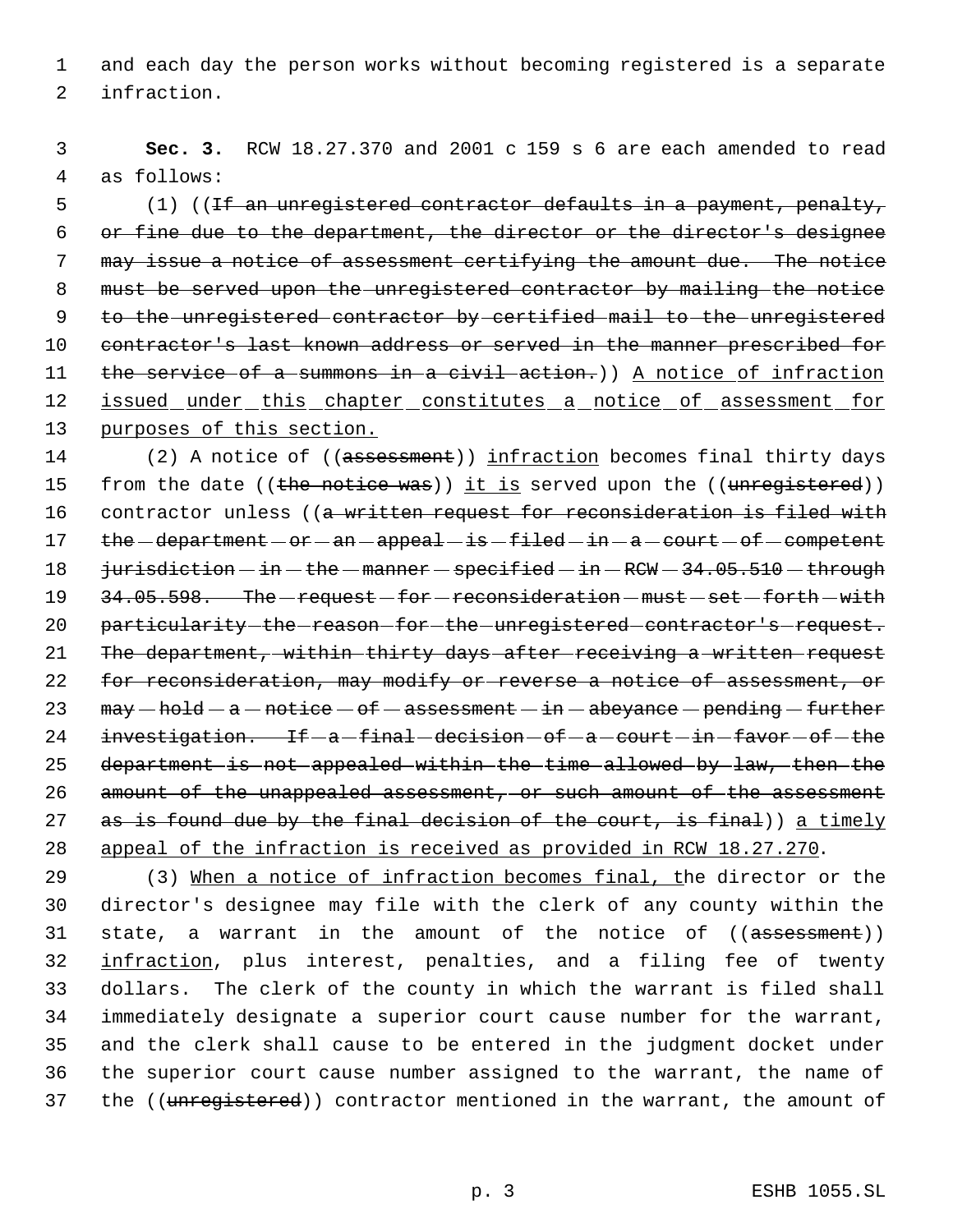payment, penalty, fine due on it, or filing fee, and the date when the warrant was filed. The aggregate amount of the warrant as docketed shall become a lien upon the title to, and interest in, all real and 4 personal property of the ((unregistered)) contractor against whom the warrant is issued, the same as a judgment in a civil case docketed in the office of the clerk. The sheriff shall proceed upon the warrant in all respects and with like effect as prescribed by law with respect to execution or other process issued against rights or property upon judgment in a court of competent jurisdiction. The warrant so docketed is sufficient to support the issuance of writs of garnishment in favor of the state in a manner provided by law in case of judgment, wholly or partially unsatisfied. The clerk of the court is entitled to a filing fee which will be added to the amount of the warrant. A copy of the 14 warrant shall be mailed to the ((unregistered)) contractor within three days of filing with the clerk.

 (4) The director or the director's designee may issue to any person, firm, corporation, other entity, municipal corporation, political subdivision of the state, a public corporation, or any agency of the state, a notice and order to withhold and deliver property of any kind whatsoever when he or she has reason to believe that there is in the possession of the person, firm, corporation, other entity, municipal corporation, political subdivision of the state, public corporation, or agency of the state, property that is or will become 24 due, owing, or belonging to ((an unregistered)) a contractor upon whom 25 a notice of ((assessment)) infraction has been served by the department for payments, penalties, or fines due to the department. The effect of a notice and order is continuous from the date the notice and order is first made until the liability out of which the notice and order arose is satisfied or becomes unenforceable because of lapse of time. The department shall release the notice and order when the liability out of which the notice and order arose is satisfied or becomes unenforceable by reason of lapse of time and shall notify the person against whom the notice and order was made that the notice and order has been released.

 The notice and order to withhold and deliver must be served by the sheriff of the county or by the sheriff's deputy, by certified mail, return receipt requested, or by an authorized representative of the director. A person, firm, corporation, other entity, municipal corporation, political subdivision of the state, public corporation, or